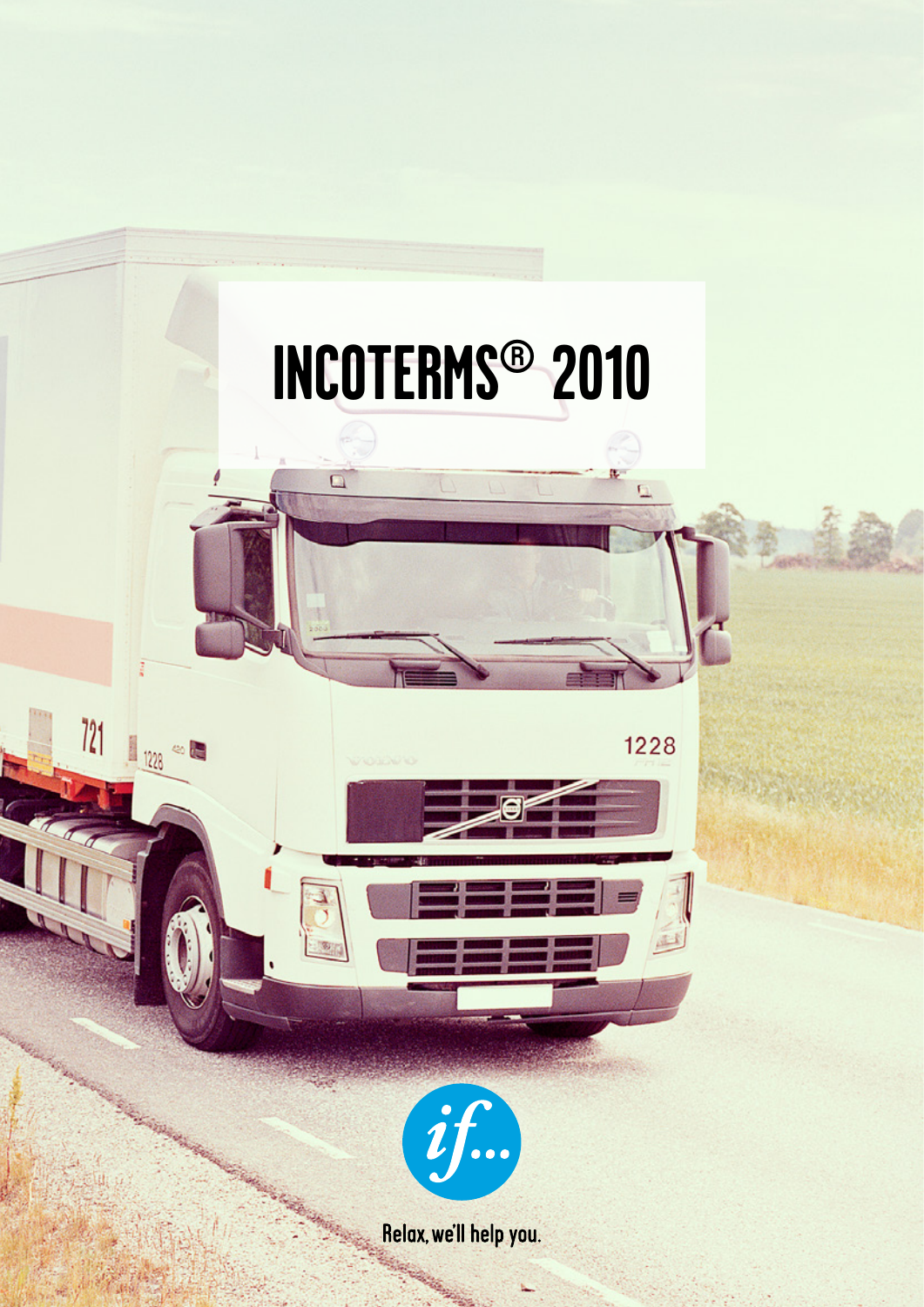

*1) "Named terminal" includes such as quay, warehouse, container yard, road-, rail- or air cargo terminal at named port or place of destination.*

East The Goods

nay insure the transportation so desires. The Buyer bears ing the whole transportation.

yer and the seller may insure tive legs of the transportation, esire.

yer and the seller may insure tive legs of the transportation, esire.

iver and the seller may insure tive legs of the transportation, esire.

yer and the seller may insure tive legs of the transportation, esire.

nust be covered by the seller f the buyer) to the port of desnplying with at least Institute ses (C) or similar clauses (furorts by the buyer if the buyer

nay insure the transportation so desires.

nust be covered by the seller f the buyer) to the place of complying with at least Insti-Clauses (C) or similar clauses asports by the buyer if the sires).

yer and the seller may insure tive legs of the transportation, esire.

ay insure the transportation inal, if the seller so desires asportations by the buyer, if o desires).

ay insure the transportation if the seller bears the the whole transportation.

| <b>INCOTERMS</b><br>Delivery terms                                                                                                         |                                           | Seller<br>IR.                                                                                       | Terminal            | Customs                                                                                                                  |                                                                                                                                                                  | Customs | Terminal | Buyer |                                                                                |
|--------------------------------------------------------------------------------------------------------------------------------------------|-------------------------------------------|-----------------------------------------------------------------------------------------------------|---------------------|--------------------------------------------------------------------------------------------------------------------------|------------------------------------------------------------------------------------------------------------------------------------------------------------------|---------|----------|-------|--------------------------------------------------------------------------------|
| <b>EXW - Ex Works</b><br>(named place; ex factory ex mill, ex warehouse<br>etc)                                                            | Risk<br>Cost<br>Documents                 | The buyer is at risk when the goods have been placed at his disposal at agreed time and place.      |                     |                                                                                                                          |                                                                                                                                                                  |         |          |       | The buyer m<br>if the buyer:<br>the risk duri                                  |
| <b>FCA - Free Carrier</b><br>(named place)                                                                                                 | Risk<br>Cost<br>Documents                 |                                                                                                     | Specify named point | The buyer is at risk when the goods have been delivered to the first carrier or terminal at agreed time and place.       |                                                                                                                                                                  |         |          |       | Both the buy<br>their respec<br>if they so de                                  |
| FAS (sea and waterway transports only)<br>Free alongside ship<br>(named port of shipment)                                                  | Risk <b>National</b><br>Cost<br>Documents | The buyer is at risk when the goods have been delivered alongside the ship at the port of shipment. |                     |                                                                                                                          |                                                                                                                                                                  |         |          |       | Both the buy<br>their respec<br>if they so de                                  |
| FOB (sea and waterway transports only)<br>Free on board<br>(named port of shipment)                                                        | Risk<br>Cost<br>Documents                 | The buyer is at risk when the goods have been delivered onboard the ship at the port of shipment.   |                     |                                                                                                                          |                                                                                                                                                                  |         |          |       | Both the but<br>their respec<br>if they so de                                  |
| CFR (sea and waterway transports only)<br><b>Cost and freight</b><br>(named port of destination)<br>CIF (sea and waterway transports only) | Risk<br>Cost<br>Documents<br>Risk n       |                                                                                                     |                     | The buyer is at risk when the goods have been delivered onboard the ship at the port of shipment.                        |                                                                                                                                                                  |         |          |       | Both the buy<br>their respec<br>if they so de<br>Insurance m<br>(in favour of  |
| Cost, insurance and freight<br>(named port of destination)<br><b>CPT - Carriage paid to</b>                                                | Cost<br>Documents<br>Risk                 | The buyer is at risk when the goods have been delivered onboard the ship at the port of shipment.   |                     |                                                                                                                          |                                                                                                                                                                  |         |          |       | tination com<br>Cargo Claus<br>ther transpo<br>so desires).                    |
| (named place of destination)<br>CIP - Carriage and insurance paid to                                                                       | Cost<br>Documents<br>Risk                 | The buyer is at risk when the goods have been delivered to the first carrier or terminal.           |                     |                                                                                                                          |                                                                                                                                                                  |         |          |       | The buyer m<br>if the buyer:<br>Insurance m<br>(in favour of                   |
| (named place of destination)<br><b>DAP</b>                                                                                                 | Cost<br>Documents<br>Risk <b>Norway</b>   | The buyer is at risk when the goods have been delivered to the first carrier.                       |                     |                                                                                                                          |                                                                                                                                                                  |         |          |       | destination<br>tute Cargo C<br>(further tran<br>buyer so de:                   |
| Delivered at place<br>(named place of destination)<br>DAT <sup>1</sup><br><b>Delivered at terminal</b>                                     | Cost<br>Documents<br>Risk<br>Cost         |                                                                                                     |                     | The buyer is at risk when the goods have been placed at his disposal at agreed place of destination ready for unloading. |                                                                                                                                                                  |         |          |       | Both the but<br>their respec<br>if they so de<br>The seller m                  |
| (named terminal at port or place of destination)<br>DDP - Delivered duty paid<br>(named place of destination)                              | Documents<br>Risk<br>Cost                 |                                                                                                     |                     | The buyer is at risk when the goods have been placed at his disposal at agreed terminal unloaded.                        |                                                                                                                                                                  |         |          |       | to the termi<br>(further tran<br>the buyer so<br>The seller m<br>the seller so |
|                                                                                                                                            | Documents                                 |                                                                                                     |                     |                                                                                                                          | The buyer is at risk when the goods have been placed at his disposal at agreed place of destination cleared for import and with duties paid ready for unloading. |         |          |       | risk during t                                                                  |